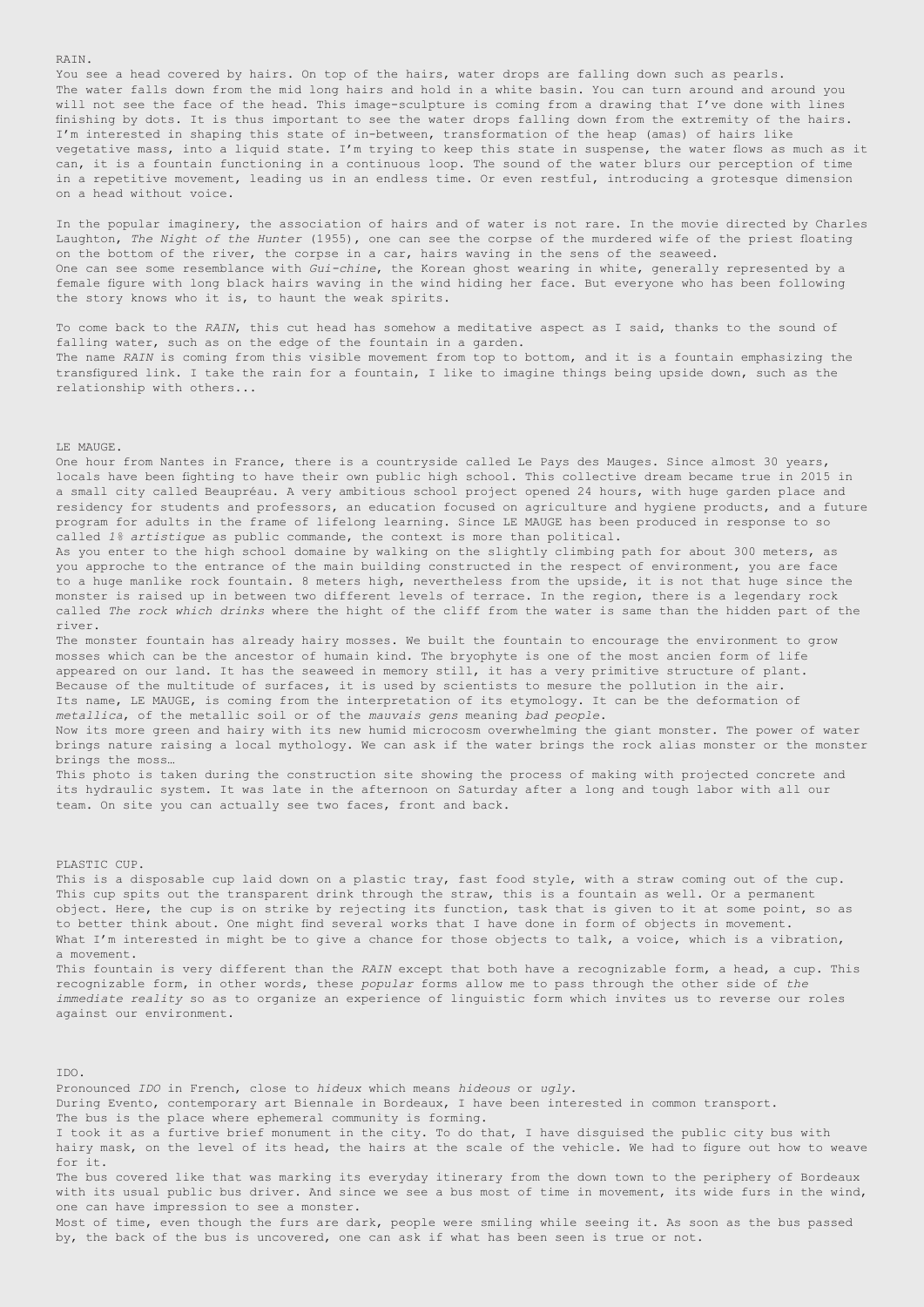## AN AFGHAN IN CORSICA.

I have been walking in Cap Corse in Cosica, dressed up and hooded, all made in a flowery fabric, reminding the little flowers of the Mediterranean Sea where the island is situated. Some would talk about *liberty* pattern. I was hanging around like this for a whole week, becoming invisible while in a flower field outdoors. It was in 2001. The so called *Island of Beauty* was famous unfortunately for its extremists of independance movement becoming terrorist hiding their face.

### K.

The individuals of the *CLAMOUR*. Face, mask with two little holes so as to see through and two lumps more or less long like the nose, tongue, penis or horn. The faces change but it can be the matter of one and only character such as Klamm in *The Castle* of Kafka. Klamm is known from all village but according to the person who describes him, he changes physical appearance. Each of them is called *K* for a moment. They can be presented alone or together. The group is named *CLAMOUR* as the sound that a crowd can make. The first time, I presented eleven of them next to the four striped columns turning on site slowly. Near a mask with two stripes drawn by the outline of the shadow of protuberances.

Each face has a different noise. K. K K K K, K K K K K K K K K K K K K K K ... When presented in an exhibition, visitors can try on it so as to hear them.

## MAGNETOLOGIA CURIOSA.

Like the illustration in the very scientific work of Joachim Dalencé, end of XVIth century, I set a giant egg but hairy, like as much as folds, in the Kitchen Garden of the King (Potager du Roi) of Louis XIV in Versailles, with the principle of Roly-poly toy (round-bottomed doll, tilting doll, tumbler, wobbly man). The hemispherical basis helps it to put up again whenever one topples it over. MAGNETOLOGIA CURIOSA can be manipulated by all means. But it stands up all the time all again.

BIBIKI.

Rubbing. A battery of performers are carrying out a simple sound-producing activity. A group of hairy household objects such as broom or brush are falling down on the stage of the concert hall. Slowly. The important thing for me was to see the vertical lines of the brush enter to friction with the horizontal line of the ground producing sound. I like the expression of the curator saying that these nondescript objects suddenly release new potential identities just as they fall to their destruction. The duration of the performance of hairy objects was 45 minutes.

# STICK.

is made up of a group of 17 long sticks, sheathed (covered) by colorful silk, put against the wall. Each one has a different color. Red, blue, yellow, magenta, bright Granny Smith apple, carmine, vanilla, teal (bleu sarcelle/ bleu canard/ turquoise), white, fuchsia, green, light pink, ultramarine, lavender, violet, orangered, Tiffany blue (turquoise clair) are laid out side by side. These straight sticks of more than 5 meters long and thick of 5 centimeters put therefore against the wall, in other words, almost standing up. Their colorful silk case is closed on both sides by stitching, hiding the material which constitute the interior. Also, one can hardly distinguish the other end of the sticks despite of the careful stitching work in order to close the form. One may carry out the stick/s before it/they fall/s over us. The weight, the rigidity of these poles tell us the material of the structure. Lined up together, this group can evoke some waiting strike banners or a parade to come of the confraternity Sainte-Barbe.

I consider my sculptures as tools which can be used by the one who is nearby. The form of sculptures are coming from everyday belongings as well as masks. They all have this in common that they are recognizable calling a precise situation.

Jochen Dehn, my colleague writes *Seulgi Lee shows us the potential of things. With her things are never under stress. … I like the idea of being accompanied by someone or something. When [Seulgi Lee] crosses Chicago, I have the impression that she's the one who's out walking with the knife, whereas watching a film I always have the impression that it's the knife that is out walking with the murderer.*

 $U$ .

Since several years, I am working on a re-interpretation of Korean traditional blankets, each blanket recalling a proverb in a certain way. I took the traditional Korean blanket format produced till the '80s. Quilted in *Nubi* technique line by line by artisans of Tong-Yeong, the direction of sewing participates in the construction and the meaning of the geometrical forms.

For exemple, in *Even Monkeys Fall from Trees = Even agile persons can make mistakes*, here, the two circles represent a head of monkey, a direct reference to *Two circles No 127* of the Russian constructivist Alexandre Rodtchenko (1920). Situated in between 2 diagonal branches in gray. Since the monkey is falling down, the direction of sewing is vertical as well as the background from upside down. Like in a comic to signify the sens of falling.

In Asia, the colors are related to the cosmology and the directions.

For exemple, Black - North, Red - South, Bleu - East, White - Ouest and Yellow - Center. People say that sleeping the head toward the north is good for health, this, in Asia as well as in Europe.

Whoever sleeps under this blanket can dream like a proverb, spinning like a compass.

When presented on a low pedestal, it reminds of the position of bed. When presented on th wall, the physical

impact of colors or of contours is slightly more important.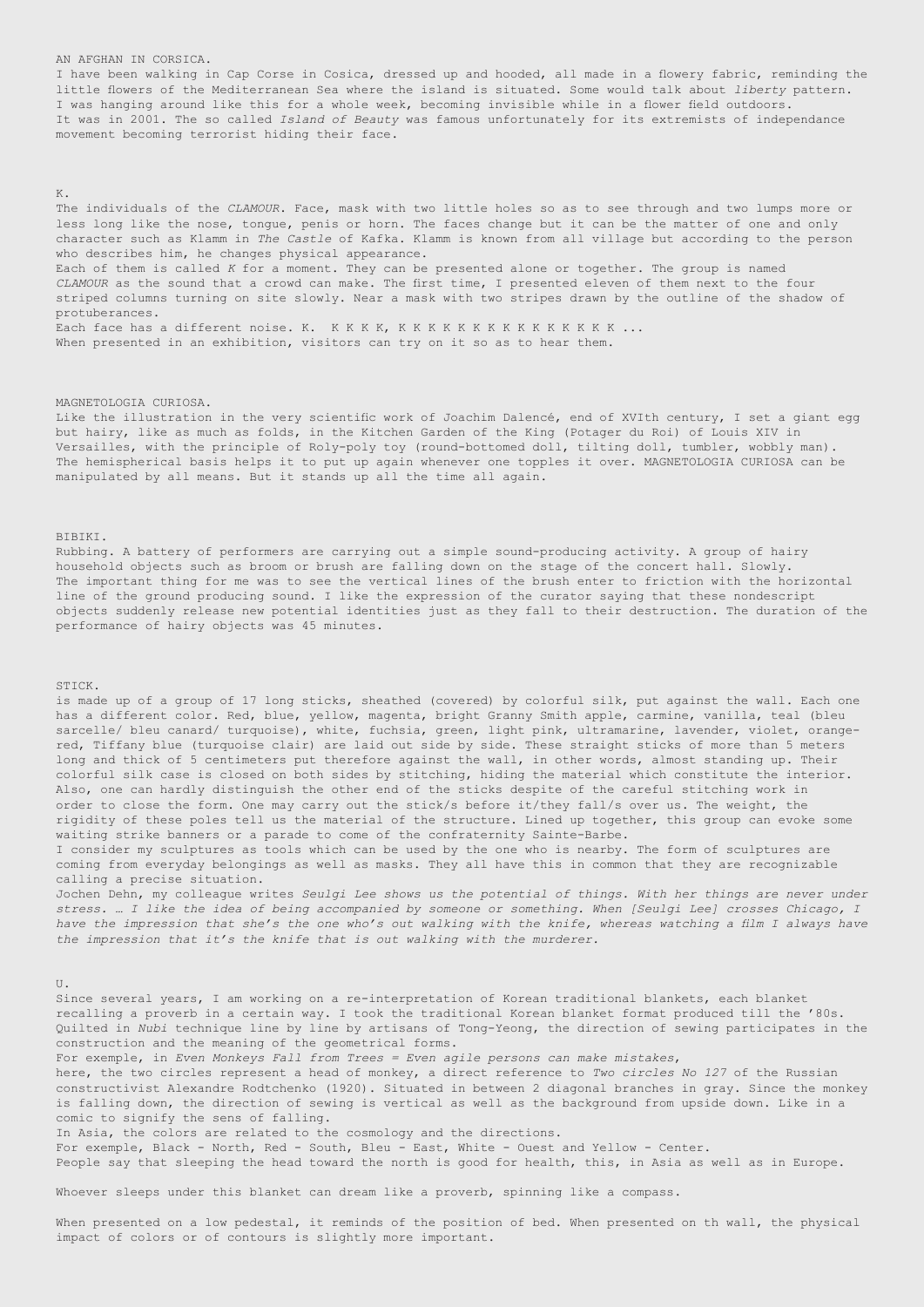The blanket is sort of frontier between reality and dream. In that very intimate place I imply a collective dream. I imagine that the collective story containing in the pattern of the blanket can influence the dream of the person who uses it. The proverbs I've been working with are as following,

Choose the red shirt = Take the best Show a duck's foot = Lie Even before a beauty such as Mount Diamond, if you have an empty stomach you won't see it Swim on the ground = Easy Blood of the bird's foot = Very small quantity Eat the rice cake lying down = Easy Until the black hairs turn into white as leek root = Longtime couple Lick the watermelon = Rush job The fake apricot is shinier = Useless The pumpkin rolls in with all its branches = Unexpected wealth

Pressed down by scissors = Cannot wake up after a nightmare The darkest place is under the oil lamp = One does not see the thing which is too close The calf has a horned butt  $=$  Insolent One ignores the first Korean letter  $\neg$  [kijAk] next to a sickle = Very ignorant Even the egg has bones  $= A$  series of bad luck As the crow flies, the pear falls = Two bad events occur at the same time Cut the water with knife = Couple's quarrel never last I will put my finger on the boiling fermented bean = I swear it is (not) true Be crushed in the foot by a trusted axe = Betrayed by someone you believed in If your tail is too long, it would be trampled upon = Bad behavior will be known soon or later

The empty cart creaks most = The hypocrite talks a lot The ghost would sing (wailing) = Very rare event, incredible If you see a hen laying eggs you get lucky Even monkeys fall from trees = No one is perfect There is no smoke without fire in the chimney Even a straw sandal has its pair = Each person has a soulmate To be accompanied by a jang-gu (drum) = To agree Out of jealousy, to dig one's finger into somebody else's kaki fruit The cloud and the rain = Carnal love Words from salivating lips = A lie

At sea, a turtle reaches a plank with a hole in it to put his head through so as to breathe = A rare event Multitude of sesame seeds are falling = A young couple having fun Gayageum (zither) and Bipa (lyre) = A harmonious couple

Through this project I called *U*, the capital letter whose form is a container, I try to explore the relationship between the oral culture and the handicraft to find out a certain primitive gesture that people adopted to be independent. Parallel lines sewed line by line… That reminds me of the landscape of rice field. Or the parallel lines which symbolized the water bringing life in the prehistory.

PETITE DENT.

The Gobelins Manufactory of the Mobilier National in France asked me to do a collaboration. After visiting their different sites with artisans such as tapestry or furniture, I decided to work with lace makers of bobbin lace (dentelle aux fuseaux) in Puy-en-Velay. I re-interpret a later sixteenth century pattern to construct a folding screen (paravent) miniature. The pattern upside down is multiplied and the form is readable in big size by differentiation of colors. In addition to that, the object will filter electromagnetic radiation which can provoke new disease related to the utilisation of electronic device such as cell phone with wifi...

DUSK SOUP.

When I was invited to realize a solo project in a space equipped with a kitchen behind a library in Marseille called HO like Histoire de l'Oeil, reference to George Bataille coincidently the same name of the caterer in front of that place, I proposes to do a continuous party project with soup served all day long during the period of the show. We painted one wall in yellow, the other in pink. Then we put a big pot (marmite) on hotplate full of yellow vegetable soup and pink soup in front of the other. When asked why these colors, I answered that those two colors was that of sunset. In Altkirch, we painted all walls of one room in violet and served violet soup made out of organic purple carrot pourpre of the region. A ceramist neighbor made the bowls. Maybe we can become transparent by eating a violet soup in a violet space by the time of violet sunset ?

PPR. People used to call PARIS PROJECT ROOM as PPR, like, Pinault-Printemps-Redoute. But it sounds more like pépère, meanging tranguil in French.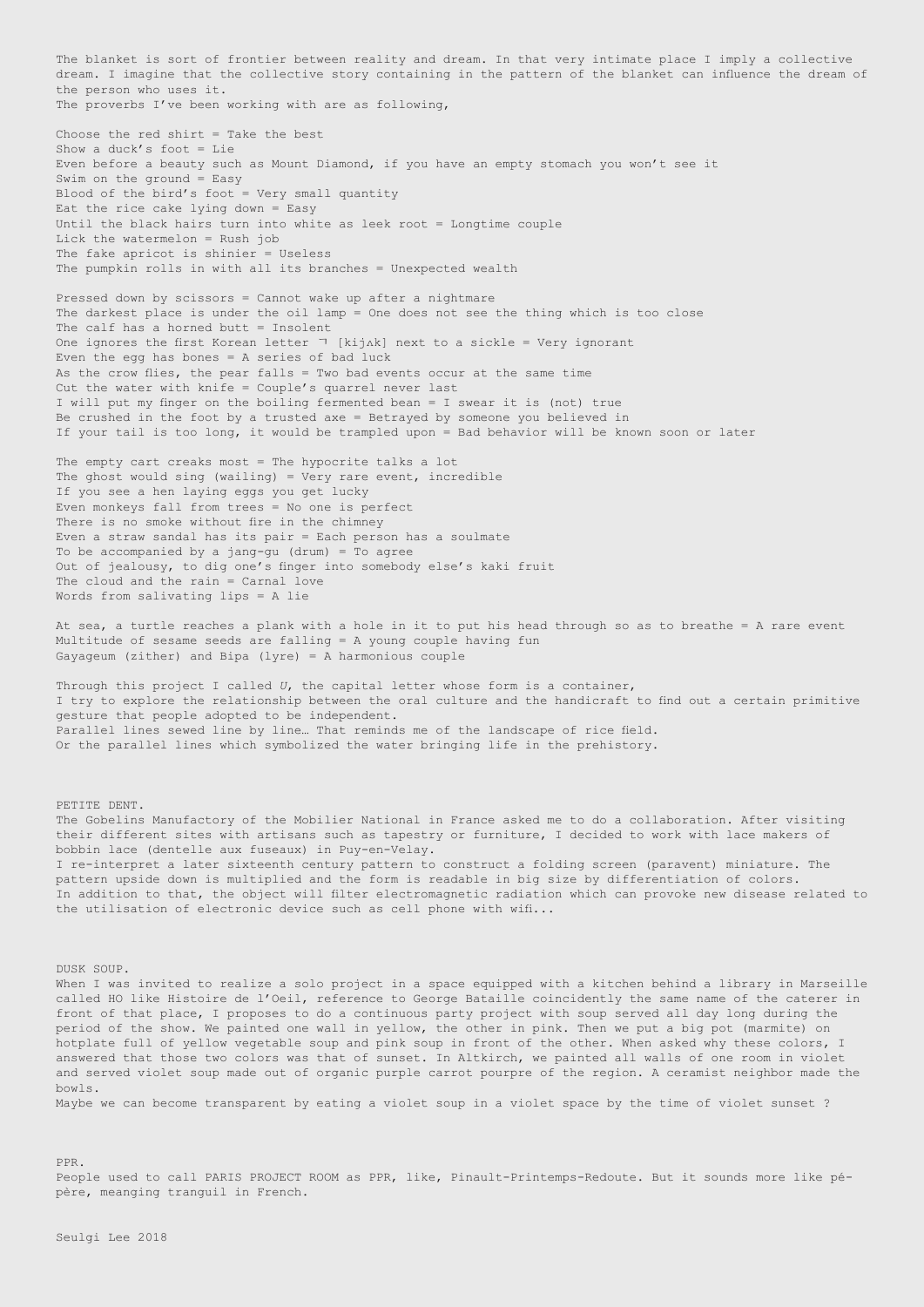## Arlène,

You told me you were interested in the story of the rabbit in the moon. I've been dwelling on this. Seulgi has never directly used myths. But they feed her motivations, quite acutely, and clarify somewhat her work process. Identifying figures in abstract shapes and revealing these figures in languages are the two actions that come together in her work and that are found in the tale and interpretation of the lunar geography.

To me, the blanket series is particularly well achieved. What I find the most pleasing is that they are appreciated by all, those accustomed to contemporary art, or to graphic design and design in general, or simple visitors, whether they are Korean or not, and... artisans themselves (who discover a new meaning in their work). This is rare. It's a work that is about current folklore, rather than traditions. It's popular. A few years ago in Gwangju, I witnessed a fresh and enthusiastic audience. Undoubtedly because they all played along at the two-step interpretation. Step 1 : Appreciating the geometrical composition, the enjoyment of the colours, the fine silk, the meticulous craft, etc. Step 2 (after reading the title) : The emergence of the figure (which is, for some, well anchored in spoken language). As for these two dimensions to not rule each other out, Seulgi transcribes the expression graphically, by simplifying it, contradicting it with different colours, pushing it to the limit of its potential interpretation. She stops the process on this fine line, at the very edge of abstraction, without the compositions ever becoming abstract per se. And in fact, it may not even be abstraction.

The new basket series also plays with language and craft. But their encounter is very different and I wouldn't know how to explain it without describing the situation. Ixcatlan is a very poor village, lost in the mountains of north Oaxaca, two hours away from tarmac roads. Before the Spanish arrived, it was a town of 30 000 inhabitants, with their own language, Ixcateco. Now, there are only 400 in the registers, and less than 10 speak Ixcateco. They all know how to weave palm leaves. It's custom to pay with straw hats. In the streets and on the mountain paths you can see people weaving as they walk. A community of women (I believe the feminist aspect to be important here) form a cooperative and execute challenging commissions (baskets, mezcal bottle claddings...). It's quite a scene : eight women meet in a breezeblock 9m² room, and sit on chairs with their back against the walls, weave, chat and joke. Seulgi spent two weeks with them, drawing what she understood of their weaving methods, shapes that simultaneously animated the conversation. Only very few people know how to build a sentence in Ixcateco, but words crop up everyday. Designating the shapes that they were weaving became a game and brought memories back to life. They named their collective Xula (Ixcateco in Ixcateco). Inventing new shapes so as to name them, to allow an ancient language to resurface, an unusual mission for an artist, but not for a linguist : Evangelia Adamou, inalco, Ixcateco specialist claims to use stimuli during her interviews.

More loosely, the common point between the two projects : the artist's position, playful and curious, halfway between the intellectual and the artisan. Finally, relocating our spiritual activities in our artisanal activities, and the other way round, is an ordinary posture for an artist. The shortcut may be somewhat awkward, but with these two bodies of work, Seulgi positions herself by offering figures that allow encounters.

Concerning the current installation, I don't want to insist on the on the dreamlike landscape that the blankets connote, on the nightmares and oblivious images in our expressions, but Seulgi has nonetheless imagined their vertical hanging in one room, and horizontal in the other. She reminds that : up and down / across are the two weft types used for making petates ; that there is only a small step from thanatos to tenates ; that the baskets are used to wrap tortillas, but also the dead in Mexico, and also hid widows in Korea at a certain point, but I'm starting to drift off...

S. 2017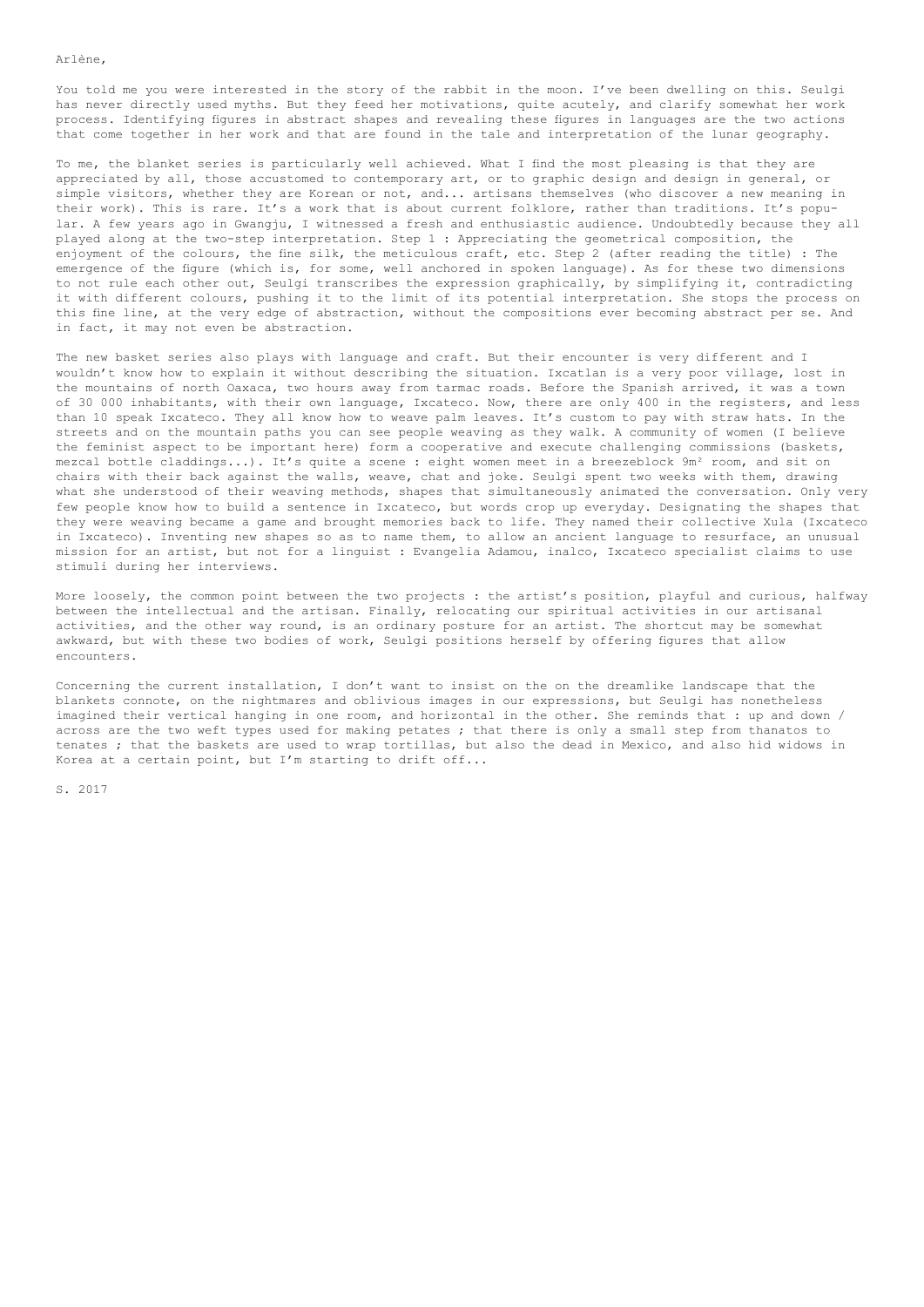### DAMASESE

What happens when you're following the full moon rabbit, and you come upon a language that is almost dead, or dying? Furthermore, what difference does this make, and then what is this vanishing dialect? A myth from the pre-Hispanic period (similar to a Korean belief) relates that the Mexicans were quite sure that there was a rabbit lying on the moon. For them, it was the reason behind the moon's craters, and it obscured the moon's brightness so that it would be less dazzling than the sun. In addition to the contrast between the two stars, the animal here signifies our obsessive desire to want to see a shape in any kind of (abstract) landscape coming before our eyes.

With eight capital letters and an invented word inspired by votive expressions, DAMASESE invites us to discover animated signs and their opposites. It plays with our vague desires to recognize (or not) a letter and a language in its most primitive attire. Starting with Ixcatec, hailing from the Oaxaca region of Mexico. Of pre-Hispanic origin (and thus contemporary with the above-mentioned allegory), this Oto-Manguean language has become extremely rare, being spoken by less than ten people. It has the specific feature of having no written form, and is as a result associated solely with the present, and its recording. Intrigued by this immaterial legacy, Seulgi Lee took this starting point to set up an exchange with a community of women basket-makers based in Santa Maria Ixcatlan, called *Xula* (meaning Ixcatec in Ixcatec = a nice tautology). To do this, for days on end she observed their techniques for weaving baskets, while she simultaneously discovered this unknown language. This experiment and acclimatization in turn gave rise to hybrid (as well as hybridized) *tenates* (baskets), extending at the same time to a pronounced word, or its association with a line.<sup>1</sup> In the same way as the disappearance of the lexicon, sentences have become rare because few inhabitants actually communicate in this language; some of them know a word or two, thus creating a stammering effect, and sentences with no agreements, and even without verbs. A little like when you learn sign language (bear in mind that it differs in every country) and you only know how to sign letters, which makes it hard to have a conversation!

The basket's shape is dictated by a force field that is, to be sure, in dialoque with the material, but also the word. In this respect, Tim Ingold states that : *"the action* [read, the weaving] *has a narrative quality, in the sense that all movement, like a line in history, is rhythmically developed based on the previous movement, while anticipating the next movement."*2 In an earlier book, the British anthropologist analyzed the relation between line, weaving and text. According to him: *"The line formed on an already existing surface […] is the trace of a movement, the one we see on a surface which has been woven using threads—like that of the blanket—develops in an organic way in one direction, through the repetition of crosswise and to-and-fro movements which go in the other direction. This distinction also offers a key for understanding the relation between weaving and writing. Because the shared derivation, […]of the words "text" and "textile" comes from tax and "weave", the writing that is usually defined by the inscription of traces on a surface has been inspired by the weaving model,*"3 The "neo-*tenates*" also propose an autonomous "neo-dialect" (or a "neocurrency" of exchange) like woven palm fronds before them), whose primary syntax is these anthropomorphic structures whose typology is related to certain exotic flowers.4 In particular those tropical carnivorous plants with the name *Nepenthes*, existing in the form of different varieties and especially in the mountains of the State of Meghalaya in India.<sup>5</sup> Set on structures made of metal rods, these gregarious baskets (like pink flamingoes) propose new signs constructed on a shrewd game of inside-outside, containing-contained, horizontal and vertical alike. New generation urns, in a way! And why not the other meaning of *Nepenthes*, referring to Homer by way of the memory of the potion which Paris gave to Helen to drink after her kidnapping, to make her forget about the land of her birth? Through the ensemble of their dots, angles and almost body-like attitudes, these "neo-*petates*" (woven palm fronds) are furthermore akin to astronomical constellations with powerful imaginative potential: "*Ndanga (soft as a telephone), Uburo (here and there pink horses neigh), Tundu (the madman has a blue/green broken nose) and Guashunga (a girl with neat hair).*"6

Here are adages that have become poems, just like in the "nubi(s)" brought together in the syllabary unit "*U*" with a sound somewhere between a Chinese ideogram and a Korean phonogram.<sup>7</sup> These votive sculptures composed of bright, flamboyant and multi-hued colours from front to back, or else black and white (tending to interpret ambiguous and negative beliefs, as well as nightmares), are cleverly orchestrated in accordance with Chinese geomancy (called *wuxing*).<sup>8</sup> They thus potentially establish a system of links and correlations based on a liaison between the cosmic order of things and the social order of people. In this pictorial sequence, they stimulate our powers of free association between image and language, a process in which the image becomes as right (and not just an image) as a fully-fledged proverb. See for yourselves! "*U: like a ghost singing by uttering shrill cries. =An unbelievable event*" and *"U: Out at sea a blind tortoise comes upon a plank with a hole in it, where it puts its head in order to breathe. =a very rare fact*". But isn't the most surprising event, today, language that has become as performative as reading? [DAMASESE, galerie Jousse Entreprise, October 19 - November 25, 2017, Paris]

Arlène Berceliot Courtin 2017

- 1 The "*tenate(s)*" lie at the heart of the lives of the Mexicans of Santa Maria Ixcatlan.
- They are also used to wrap foodstuffs, protect heads in the form of sombreros, and protect the bodies of the deceased.<br>They are also used to wrap foodstuffs, protect heads in the form of sombreros, and protect the bodies o
- 2 Tim Ingold, *Marcher avec les dragons*, p. 216, ed. Zones Sensibles, 2013.
- 
- 3 Tim Ingold, *Une brève histoire des lignes*, p. 89, ed. Zones Sensibles, 2011. 4 The prefix "neo" is used in its various qualities and in particular the one that describes a new fact, but also a constructed language, i.e. created in record time by several people.<br>5. Among the attractions of Maulunnong, chosen as
- For the attractions of Mawlynnong, chosen as Asia's cleanest village in 2003.<br>5 Among the attractions of Mawlynnong, chosen as Asia's cleanest village in 2003. 6 The "*petate(s)*" are weavings made of palm fronds (and in particular mats made using this technique) which appeared in the pre-Hispanic period.<br>7 The "nu
- 7 The "*nubi(s)*" are traditional Korean blankets made using the "Tongyeong Nubi" quilting technique (the equivalent of the Japanese Sashiko, the Provençal Boutis, and the Piqué of Marseille) in the city of Tongyeong in the extreme south of South Korea<br>R. The system is based on five phases : wood, fire, earth, metal and water, each corresponding to a cardinal po
- The system is based on five phases : wood, fire, earth, metal and water, each corresponding to a cardinal point in space (knowing that north<br>is represented below and the earth in the middle), but also a season, a colour, a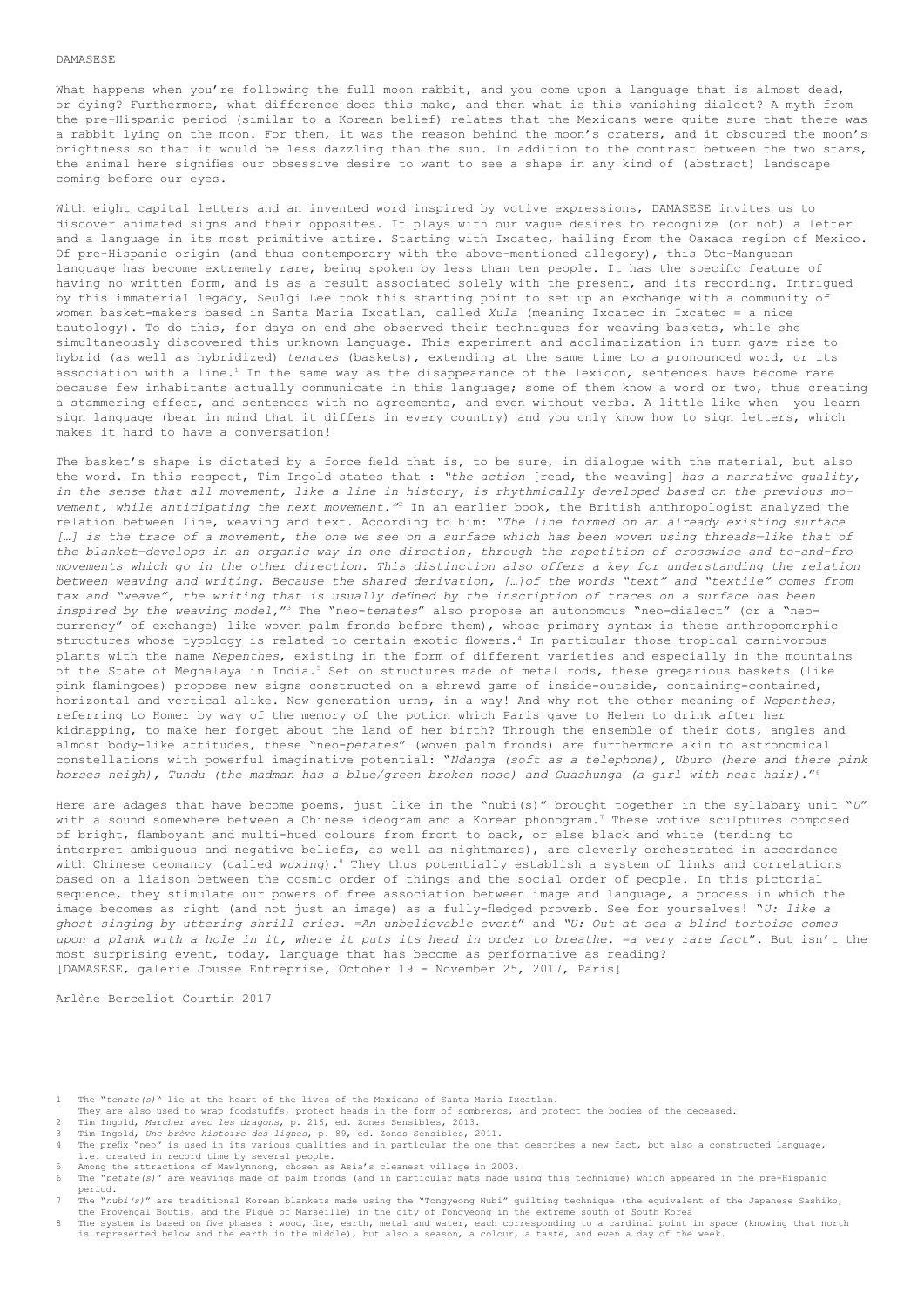Blanket Project U (유, 柔)

The simplified geometrical shapes in the vividly colourful fabrics present fresh and vigourous images. The bold contrast and subtle chroma of the primary colours with the various directions of the stitches, vertical, horizontal and diagonal, rhythm the vitality of the forms. Dreamlike images, these abstract forms of intimate colours and shapes trigger the reminiscence of something vague and yet not so unfamiliar. The ambiguous objects are eventually manifested by their titles. These korean proverbs stimulate an association between image and language, process in which the image is a proverb in itself.

Seulgi Lee transforms a selection of korean proverbs into simplified forms and primary colours. These metaphors vary in their composition and colour scheme. For instance the proverb, "a pumpkin and its vine roll in all at once", becomes a rudy and round form simplifying the shape of a pumpkin. The orange shape is fully expanded to the edge of the frame, contoured by a bright blue background. Dynamic motion is evoked through the vertical lines of the pumpkin and the horizontal lines of the background. The meaning of the proverb, that great fortune will unexpectedly appear, is not understood through the image, but generated as a direct perception of the proverb in a visual and tactile sense.

Significantly, this direct perception is mediated by the originality of the colours and the forms in the image. Seulgi Lee devised to maintain an identical consensus of language by transforming the proverb into an image using the traditional korean five cardinal colours and basic geometrical shapes. The cardinal colours (blue, red, yellow, black and white) stem from the five cardinal elements of Yin and Yang as symbols of basic principles of creation and existing order of nature as a universe. Based on the perception of a non-objectified nature, they reflect a primitive language of spiritual communication between Man and universal nature. The basic geometrical forms, also originating from the image of nature, are an emblem integrating the essence of natural things and the basic formative language, thus allowing space to the onlooker's own perception.

The proverb-image is inscribed on the blanket, similar to a quilt using the korean traditional craft, Nubi. In this craft, the material is not just a tool, as the artisan needs to fully understand the materiality of the fabrics, to then use skills according to the materiel itself. Seulgi Lee invites a master craftsman of korean Nubi, Seongyeon Cho (Tongyeong Nubijang) to make the quilts with his skilful hands. The process of quilting, as a meeting point between hands, cloth and needle, engenders the proverb-image through conscious directions of straight sewing lines. The image directs the way of stitching, the stitches form the image and the cloth includes viguour to the forms enveloping the coldness of geometrical shapes. Finally, it's through contact of the body and the proverb quilted into the blanket that the body can perceive its sense.

In this process, the blanket regains the original identity of universal nature accepting the body as a small universe. Not just in its function or as a tool for the protection of the body, the image on the blanket becomes a language to communicate beyond the level of ornament or decoration. The stitch lines on the quilted blanket seem to reflect the comb-pattern carved on the prehistorical earthenware as a conjuring language praying for life's fullness through abstract images of nature, such as the ceaseless flow of water or rain fertilizing the land. This is associated to the U in the title, originating from the wave pattern of water and the curving sign of both grapheme and utterance. Further still, Seulgi Lee plays with the shape of the U, its hollow or its bridge, associating the image of the blanket surrounding a body. She then develops the title in relation between the cover and the body, adding the korean  $(\hat{\pi})$  and the chinese  $(\tilde{\pi})$  that have the same sound as U. As a phonogram, korean  $\hat{\pi}$  gives its meaning by an ideogram, the chinese  $\bar{x}$  that stands for softness and mildness as the most ideal to force to overcome the powerfulness of nature, to not be overwhelmed by nature. As a result Blanket Project  $U$  (유, 柔), in the process of making the covers, hand combining the natural fabrics creates a "performative language by conjuration" as a communication between Man and nature.

Usually exploring her inner communication with everyday objects, Seulgi Lee searches for the inherent identity of the individual object. Here however, she seems to seek for the collective identity of her community of origin through one of its everyday objects. The blanket grafts together the oral culture of the proverb and the traditional craft of quilting. Her proverb-image evoking the fundamental essence of language originated from the potential of primitive language, latent in a collective unconscious, awoken by the image as a raw experience. Through proximity and contact, the blankets tell descended stories of wisdom and humour of the proverb in primitive language stored in our unconscious. In this relationship, the symmetrical lines of the stitches on the cover seemingly imply the primitive condition, the equal relationship between human beings and any other beings, not as a fixed image but as a conjuring language to recover the asymmetrical distorted relationship of instrumentation of nature. It awakens our primitive senses in our daily lives. In the realm of art, Blanket Project U (유, 柔) also awakens the primitive essence of art itself, its forgotten and yet intrinsic mode, conjuration.

Sara Oh 2015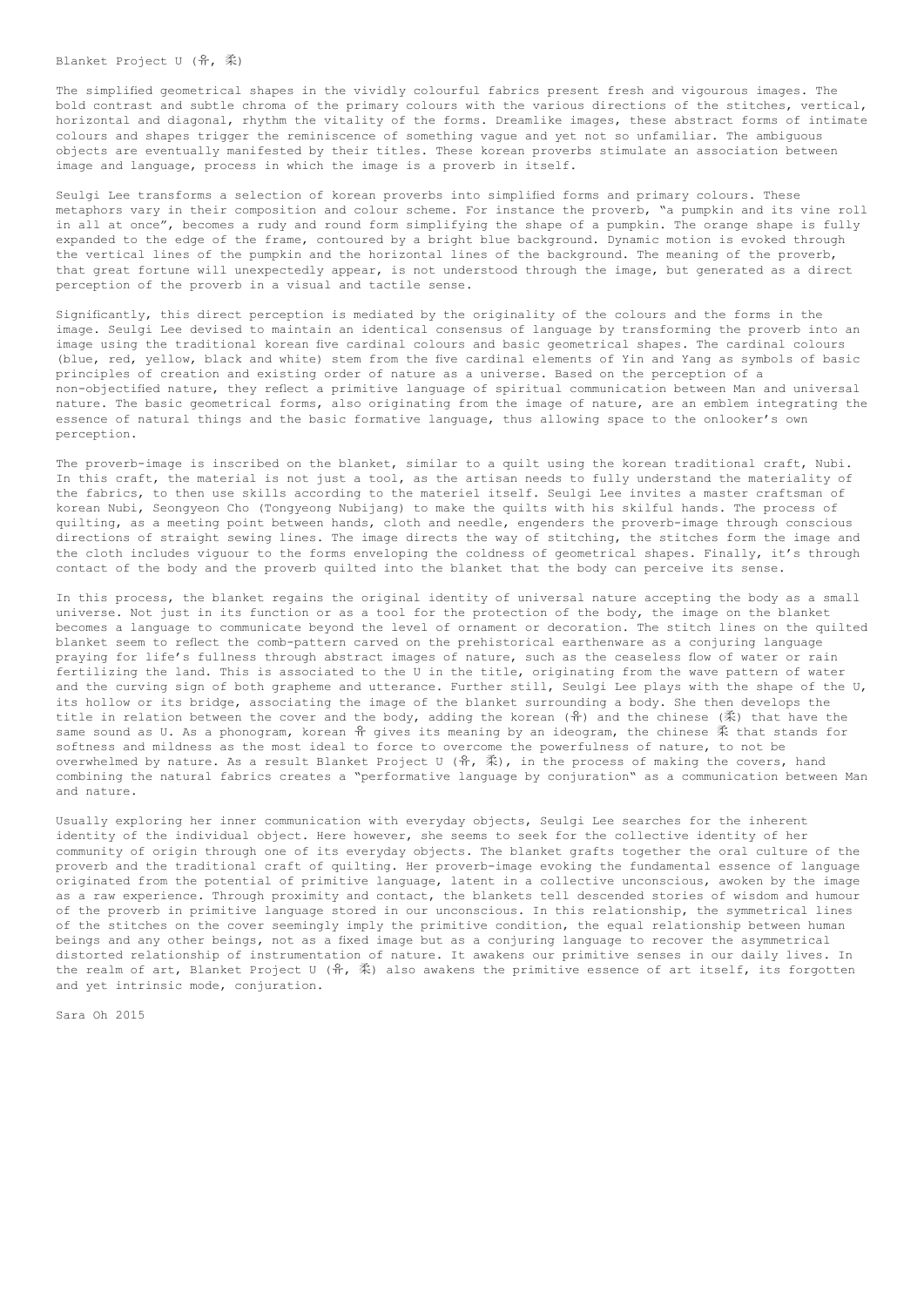# The Power of Now

When asked what art means to her, Seulgi LEE replies, 'It is the skull from the story of Monk Wonhyo. Wonhyo is a Korean Buddist monk from the seventh century. During his pilgrimage to China, Wonhyo looks for something to drink in the dark, finds a bowl containing liquid and relishes it. The next morning, he realises that the container was a skull and what he drank was putrid water. I think art is a container like this skull. Robert Filliou said, « Art is what makes life more interesting than art. » Art is like a bowl that contains life.' Born in Seoul in 1972 (her parents were both painters), Lee relocated to Paris in 1992, later graduating from the École Nationale Supérieure des Beaux-Arts. Following exhibitions in major museums in Paris, her first solo exhibition in Seoul was presented at Ssamzie Space (2004). One of her key contributions to the Parisian contemporary art scene was the co-operative project space Paris Project Room, which she managed with Simon Boudvin (2001-3). Appointing an imaginary Frenchman called Marcel Wallace as their director, they mounted more than 250 highly experimental shows. Sincce then, Lee has participated in Elastic Taboos, the Korean group show at Kunsthalle Wien (2007); the 7th Gwangju Biennale (2008) and the Triennale d'Art Contemporain, Palais de Tokyo, Paris (2012).

Lee has developped a practice characterised by vibrant colour, gesture, simple yet elegant forms and performance. Assembled out of everyday belongings, masks and pedestrian objects, her works explore a vocabulary more appropriate to craft, challenging the usual distinctions between sculptural syntax and a design aesthetic. Their often political nature is apparent in such actions as An Afghan in Corsica (2001), which documents the artists wandering the streets of Corsica dressed in a bright floral veil suggestive of a burqa or hijab. 'When I went into a bar run by a separatist,' she elaborates, 'a man was furious at my performance. I told him that it was for the liberty of Afghan women, who are forced to wear the burqa. I tried to incite confusion and a redefinition of the situation...' In another show of solidarity, Lee metoculously embroidered large pink strike banners for French protesters to use while marching against proposed legislation to restrict employment. Meanwhile Bâton (2009) comprises a group of seventeen long sticks sheathed in silk. Playful yet slightly ominous, they lean against the wall in various configurations, evoking banners, parades and ritualistic displays.

'Depending on the project, my work is an object or a performance. That is to say, the idea can be expressed as a person or a thing,' Lee explains. 'Rain/Fountain' (2005) is a fountain where water falls on a life-sized head... One looks for the face underneath the hair but cannot find it. The water drops follow the hairs until they reach the tips and then fall on the floor... and make a clear sound. The constant sound makes the viewer attentive to the slowing of time...' Lee is also avidly interested in 'the popular appeal of decorative arts'. U (2012), for example, 'is a traditional Korean bedcover made in the original technique'. Collaborating with bedding craftsmen, Lee decorated bed linen with colourful images of Korean proverbs, calling the results 'communicative bed sheets'. Though they are abstract, they become legible 'once the viewer understands the proverb...

One of the reason why Korean bed sheets are colourful is that, unlike the Japanese, who put them away in closets after use, Koreans folded them neatly and put them on the side of the room for decoration.' [In « The Power of Now : Korean art », Thames & Hudson / TransGlobe Publishing, London.]

Marcelle Joseph 2013